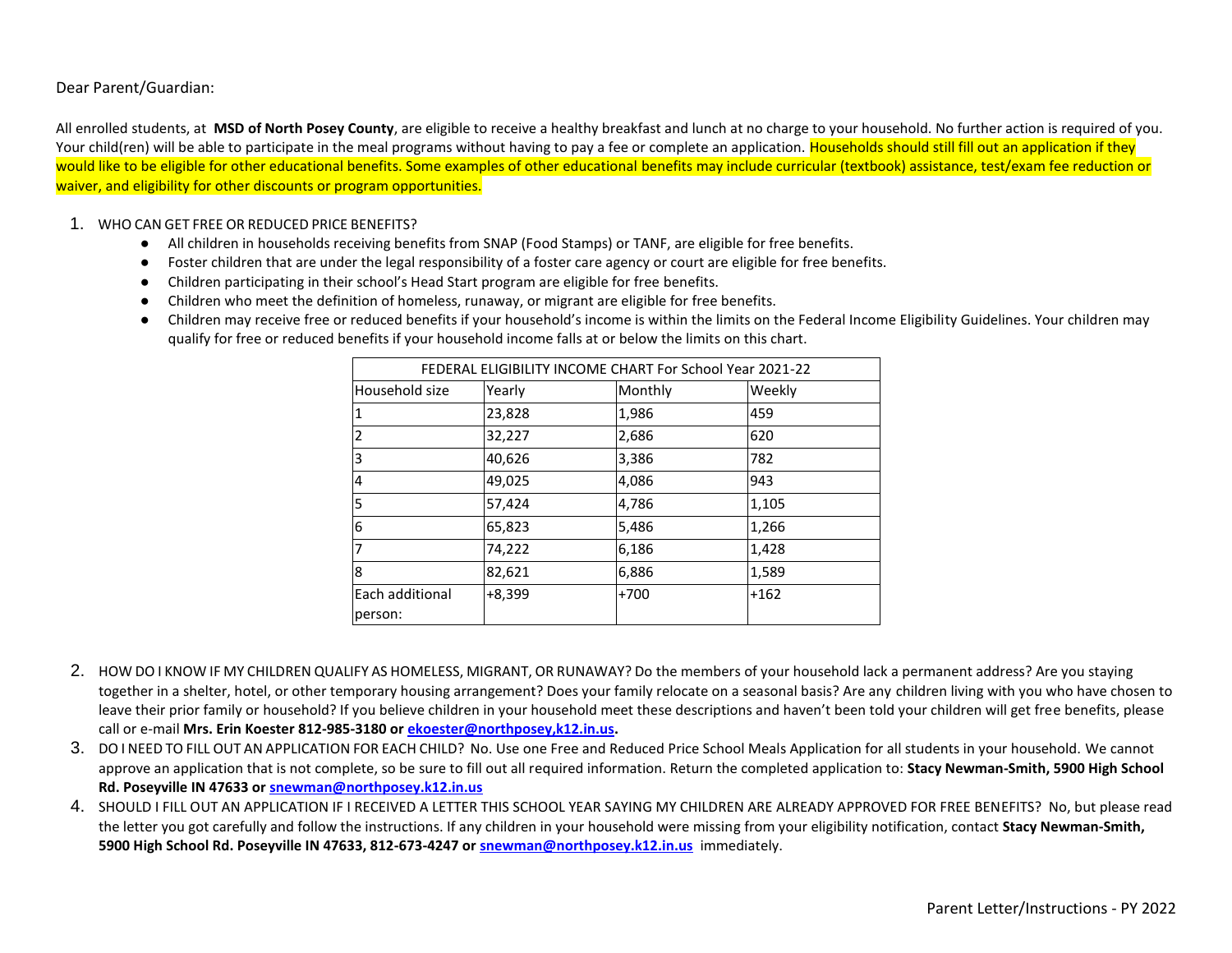- 5. CAN I APPLY ONLINE? Yes! You are encouraged to complete an online application instead of a paper application if you are able. The online application has the same requirements and will ask you for the same information as the paper application. Visit **Harmony Parent Access** to begin or to learn more about the online application process. Contact **Jayme Bender812-874-2243 o[r jbender@northposey.k12.in.us](mailto:jbender@northposey.k12.in.us)** if you have any questions about the online application.
- 6. MY CHILD'S APPLICATION WAS APPROVED LAST YEAR. DO I NEED TO FILL OUT A NEW ONE? Yes. Your child's application is only good for that school year and for the first few days of this school year through **September 21, 2021**. You must send in a new application unless the school told you that your child is eligible for the new school year. If you do not send in a new application that is approved by the school or you have not been notified that your child is eligible for free benefits, your child will be charged the full price of curricular fees.
- 7. SHOULD I FILL OUT AN APPLICATION IF MY CHILDREN RECEIVED FREE OR REDUCED BENEFITS AT THEIR PREVIOUS SCHOOL? If it is the beginning of the school year and you have not been notified that your children will receive free or reduced benefits for the upcoming year, you will need to fill out an application. If your children transferred during the school year and they were receiving free or reduced benefits at the previous school, contact **Stacy Newman-Smith, 5900 High School Rd. Poseyville IN 47633 or [snewman@northposey.k12.in.us](mailto:snewman@northposey.k12.in.us)** immediately.
- 8. I GET WIC. CAN MY CHILDREN GET FREE BENEFITS? Children in households participating in WIC may be eligible for free or reduced benefits. Please send in an application.
- 9. WILL THE INFORMATION I GIVE BE CHECKED? Yes. We may also ask you to send written proof of the household income you report.
- 10. IF I DON'T QUALIFY NOW, MAY I APPLY LATER? Yes, you may apply at any time during the school year. For example, children with a parent or guardian who becomes unemployed may become eligible for free and reduced benefits if the household income drops below the income limit.
- 11. WHAT IF I DISAGREE WITH THE SCHOOL'S DECISION ABOUT MY APPLICATION? You should talk to school officials. You also may ask for a hearing by calling or writing to: **Adina Birch, Aramark Food Service Director, 5900 High School Rd. Poseyville IN 47633, 812-673-4247, or [abirch@northposey.k12.in.us](mailto:abirch@northposey.k12.in.us)**
- 12. MAY I APPLY IF SOMEONE IN MY HOUSEHOLD IS NOT A U.S. CITIZEN? Yes. You, your children, or other household members do not have to be U.S. citizens to apply for free or reduced benefits.
- 13. WHAT IF MY INCOME IS NOT ALWAYS THE SAME? List the amount that you normally receive. For example, if you normally make \$1000 each month, but you missed some work last month and only made \$900, put down that you made \$1000 per month. If you normally get overtime, include it, but do not include it if you only work overtime sometimes. If you have lost a job or had your hours or wages reduced, use your current income.
- 14. WHAT IF SOME HOUSEHOLD MEMBERS HAVE NO INCOME TO REPORT? Household members may not receive some types of income we ask you to report on the application, or may not receive income at all. Whenever this happens, please write a 0 in the field. However, if any income fields are left empty or blank, those will also be counted as zeroes. Please be careful when leaving income fields blank, as we will assume you meant to do so.
- 15. WE ARE IN THE MILITARY. DO WE REPORT OUR INCOME DIFFERENTLY? Your basic pay and cash bonuses must be reported as income. If you get any cash value allowances for off-base housing, food, or clothing, it must also be included as income. However, if your housing is part of the Military Housing Privatization Initiative, do not include your housing allowance as income. Any additional combat pay resulting from deployment is also excluded from income.
- 16. WHAT IF THERE ISN'T ENOUGH SPACE ON THE APPLICATION FOR MY FAMILY? List any additional household members on a separate piece of paper, and attach it to your application. Contact **Stacy Newman-Smith, 5900 High School Rd. Poseyville IN 47633 or [snewman@northposey.k12.in.us](mailto:snewman@northposey.k12.in.us)** to receive a second application.
- 17. MY FAMILY NEEDS MORE HELP. ARE THERE OTHER PROGRAMS WE MIGHT APPLY FOR? To find out how to apply for SNAP (Food Stamp) or other assistance benefits, contact your local assistance office or call **1-800-403-0864.**

If you have other questions or need help, call **Stacy Newman-Smith, 812-673-4247**

Sincerely,

**Stacy Newman-Smith Food Service Director**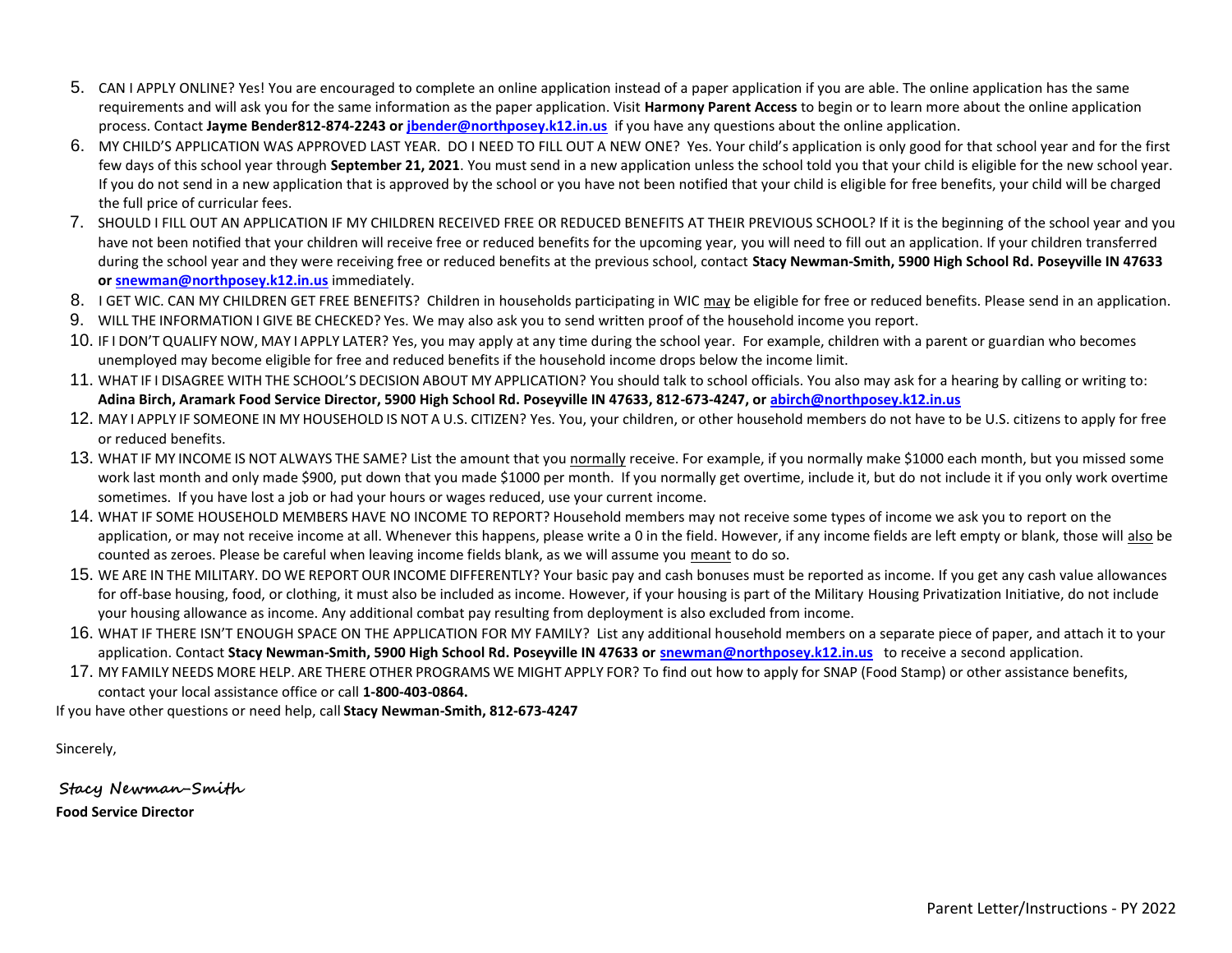# **HOW TO APPLY FOR FREE AND REDUCED BENEFITS**

18. Please use these instructions to help you fill out the application for free or reduced benefits. You only need to submit one application per household, even if your children attend more than one school in **MSD of North Posey County**. The application must be filled out completely to certify your children for free or reduced benefits. Please follow these instructions in order! Each step of the instructions is the same as the steps on your application. If at any time you are not sure what to do next, please contact **Stacy Newman-Smith, 5900 High School Rd. Poseyville IN 47633 or [snewman@northposey.k12.in.us](mailto:snewman@northposey.k12.in.us)**

#### **PLEASE USE A PEN (NOT A PENCIL) WHEN FILLING OUT THE APPLICATION AND DO YOUR BEST TO PRINT CLEARLY.**

## **STEP 1: LIST ALL INFANTS, CHILDREN, AND STUDENTS UP TO AND INCLUDING GRADE 12 IN THE HOUSEHOLD**

Tell us how many infants, children, and school students live in your household. They do NOT have to be related to you to be a part of your household.

**Who should I list here?** When filling out this section, please include ALL members in your household who are:

- Children age 18 or under AND are supported with the household's income;
- In your care under a foster arrangement, or qualify as homeless, migrant, or runaway youth;
- Students attending **MSD of North Posey County**, regardless of age.

| A) List each child's name. Print each child's                                                                                                                               | 19. B) is the child a student at                                                                                                                                                                                                                                                          | C) Do you have any foster children? If any children                                                                                                                                                                                                                                                                               | D) Are any children homeless,                                                                                                                                                      |
|-----------------------------------------------------------------------------------------------------------------------------------------------------------------------------|-------------------------------------------------------------------------------------------------------------------------------------------------------------------------------------------------------------------------------------------------------------------------------------------|-----------------------------------------------------------------------------------------------------------------------------------------------------------------------------------------------------------------------------------------------------------------------------------------------------------------------------------|------------------------------------------------------------------------------------------------------------------------------------------------------------------------------------|
| name. Use one line of the application for each                                                                                                                              | <b>MSD of North Posey</b>                                                                                                                                                                                                                                                                 | listed are foster children, mark the "Foster Child"                                                                                                                                                                                                                                                                               | migrant, or runaway? If you believe                                                                                                                                                |
| child. If there are more children present than<br>lines on the application, attach a second piece<br>of paper with all required information for the<br>additional children. | County? Mark 'Yes' or 'No'<br>under the column titled<br>"Student" to tell us which<br>children attend <b>MSD</b> of<br>North Posey County. If you<br>marked 'Yes,' write the<br>name of the school<br>building, birthdate, and<br>grade level of the student<br>in the 'Grade' column to | box next to the child's name. If you are ONLY<br>applying for foster children, after finishing STEP 1,<br>go to STEP 4.<br>Foster children who live with you may count as<br>members of your household and should be listed<br>on your application. If you are applying for both<br>foster and non-foster children, go to step 3. | any child listed in this section meets<br>this description, mark the "Homeless,<br>Migrant, Runaway" box next to the<br>child's name and complete all steps<br>of the application. |
|                                                                                                                                                                             | the right.                                                                                                                                                                                                                                                                                |                                                                                                                                                                                                                                                                                                                                   |                                                                                                                                                                                    |
|                                                                                                                                                                             | Is the child living with parent or                                                                                                                                                                                                                                                        |                                                                                                                                                                                                                                                                                                                                   |                                                                                                                                                                                    |
|                                                                                                                                                                             | caretaker relative? Mark 'Yes' or                                                                                                                                                                                                                                                         |                                                                                                                                                                                                                                                                                                                                   |                                                                                                                                                                                    |
|                                                                                                                                                                             | 'No' next to each child.                                                                                                                                                                                                                                                                  |                                                                                                                                                                                                                                                                                                                                   |                                                                                                                                                                                    |

### **STEP 2: DO ANY HOUSEHOLD MEMBERS CURRENTLY PARTICIPATE IN SNAP or TANF?**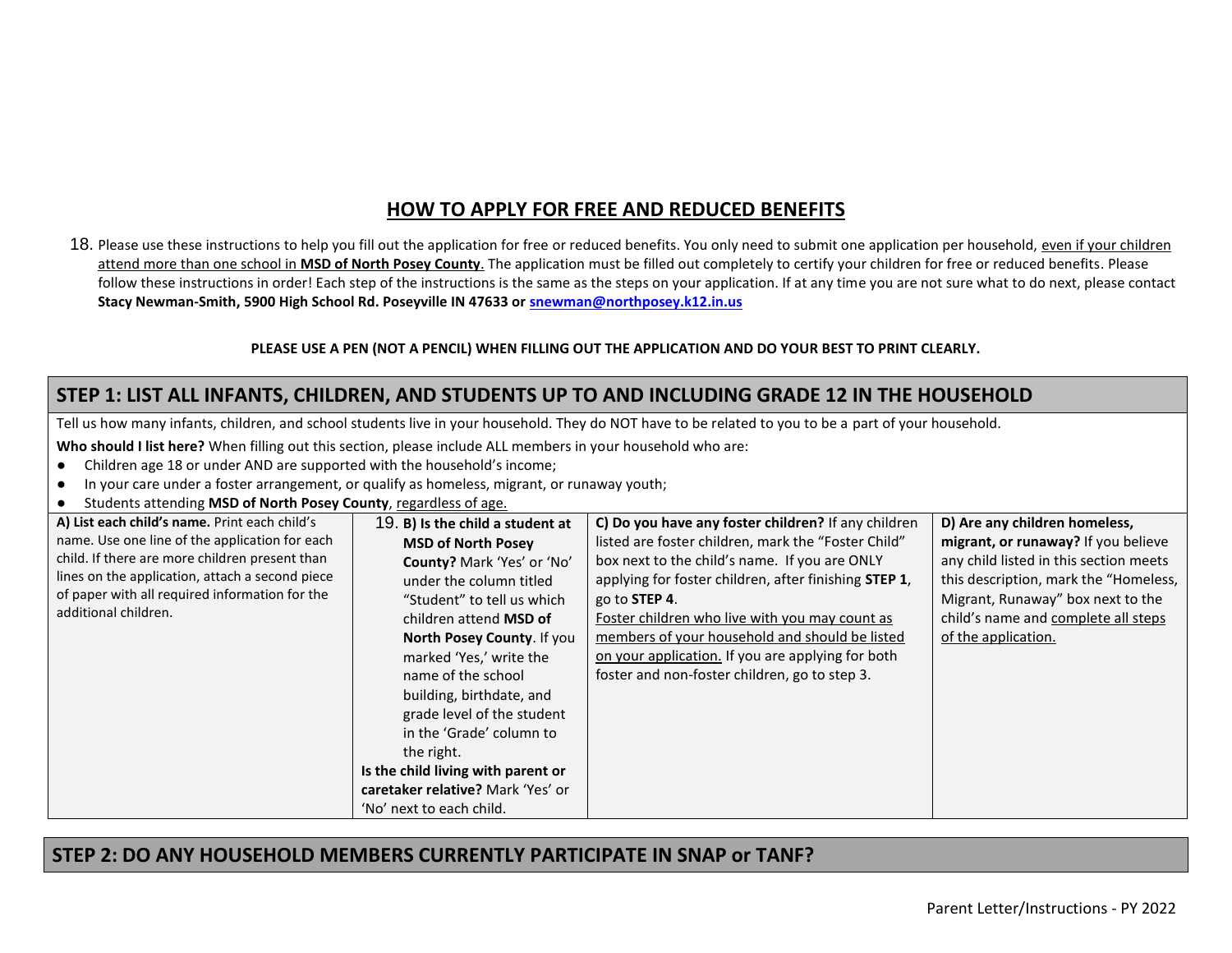**If anyone in your household (including you) currently participates in one or more of the assistance programs listed below, your children are eligible for free school benefits:**

- The Supplemental Nutrition Assistance Program (SNAP).
- Temporary Assistance for Needy Families (TANF).

#### **A) If no one in your household participates in any of the above listed programs:** ● Leave **STEP 2** blank and go to **STEP 3.**

#### **B) If anyone in your household participates in any of the above listed programs:**

- Write a case number for SNAP or TANF. You only need to provide one case number. If you participate in one of these programs and do not know your case number, contact: 1-800-403-0864.
- Go to **STEP 4**.

### **STEP 3: REPORT INCOME FOR ALL HOUSEHOLD MEMBERS**

#### **How do I report my income?**

● Use the charts titled **"Sources of Income for Adults"** and **"Sources of Income for Children,"** located below to determine if your household has income to report.

| Sources of Income for Children                                   |                                                                                                                                                                             | Sources of Income for Adults                                                                                                                                                                                                                                        |                                                                                                                                                                                                                      |                                                                                                                                                                                                                                                                            |
|------------------------------------------------------------------|-----------------------------------------------------------------------------------------------------------------------------------------------------------------------------|---------------------------------------------------------------------------------------------------------------------------------------------------------------------------------------------------------------------------------------------------------------------|----------------------------------------------------------------------------------------------------------------------------------------------------------------------------------------------------------------------|----------------------------------------------------------------------------------------------------------------------------------------------------------------------------------------------------------------------------------------------------------------------------|
| Sources of Child Income<br>-Earnings from work                   | Example(s)<br>-A child has a regular full or part-time job where                                                                                                            | Earnings from Work                                                                                                                                                                                                                                                  | Public Assistance/<br>Alimony/Child Support                                                                                                                                                                          | Pension/Retirement/<br>All Other Income                                                                                                                                                                                                                                    |
|                                                                  | they earn a salary or wages                                                                                                                                                 | -Salary, wages, cash bonuses                                                                                                                                                                                                                                        | -Unemployment benefits                                                                                                                                                                                               | -Social Security (including                                                                                                                                                                                                                                                |
| -Social Security<br>-Disability Payments<br>-Survivor's Benefits | -A child is blind or disabled and receives Social<br>Security benefits<br>-A parent is disabled, retired, or deceased, and<br>their child receives Social Security benefits | -Net income from self-<br>employment (farm or<br>business)<br>If you are in the U.S. Military:<br>-Basic pay and cash bonuses<br>(do NOT include combat pay,<br>FSSA or privatized housing<br>allowances)<br>-Allowances for off-base<br>housing, food and clothing | -Worker's compensation<br>-Supplemental Security<br>Income (SSI)<br>-Cash assistance from<br>State or local<br>government<br>-Alimony payments<br>-Child support payments<br>-Veteran's benefits<br>-Strike benefits | railroad retirement and<br>black lunch benefits)<br>-Private pensions or<br>disability benefits<br>-Regular income from trusts<br>or estates<br>-Annuities<br>-Investment income<br>-Earned interest<br>-Rental income<br>-Regular cash payments<br>from outside household |
| -Income from person<br>outside the household                     | -A friend or extended family member regularly<br>gives a child spending money                                                                                               |                                                                                                                                                                                                                                                                     |                                                                                                                                                                                                                      |                                                                                                                                                                                                                                                                            |
| -Income from any other<br>source                                 | -A child receives regular income from a private<br>pension fund, annuity, or trust                                                                                          |                                                                                                                                                                                                                                                                     |                                                                                                                                                                                                                      |                                                                                                                                                                                                                                                                            |

● Report all amounts in GROSS INCOME ONLY. Report all income in whole dollars. Do not include cents.

- o Gross income is the total income received before taxes
- o Many people think of income as the amount they "take home" and not the total, "gross" amount. Make sure that the income you report on this application has NOT been reduced to pay for taxes, insurance premiums, or any other amounts taken from your pay.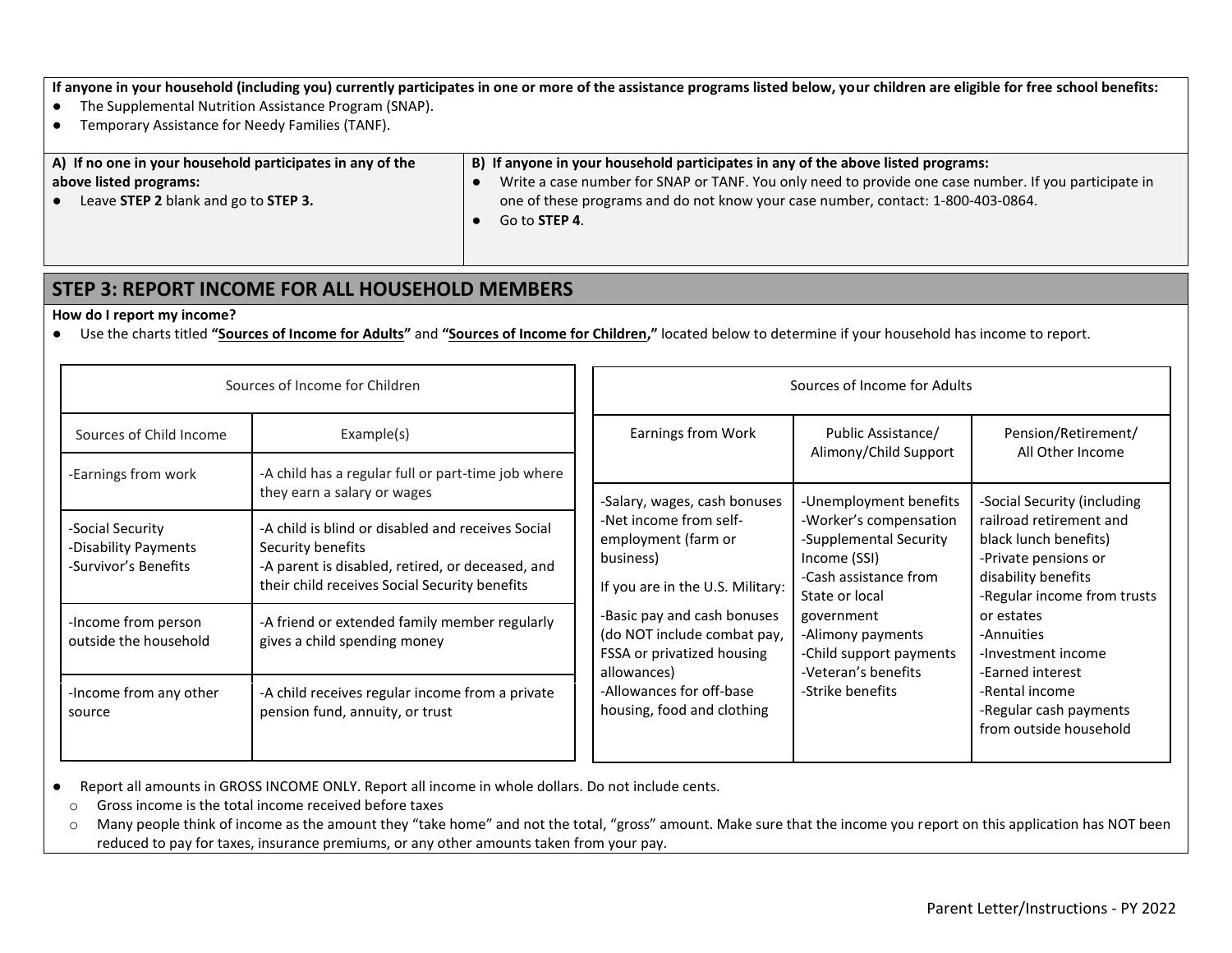| Write a "0" in any fields where there is no income to report. Any income fields left empty or blank will also be counted as a zero. If you write '0' or leave any fields blank, you<br>$\bullet$<br>are certifying (promising) that there is no income to report. If local officials suspect that your household income was reported incorrectly, your application will be |                                                                                                                                                                             |                                                                  |  |  |
|----------------------------------------------------------------------------------------------------------------------------------------------------------------------------------------------------------------------------------------------------------------------------------------------------------------------------------------------------------------------------|-----------------------------------------------------------------------------------------------------------------------------------------------------------------------------|------------------------------------------------------------------|--|--|
| investigated.                                                                                                                                                                                                                                                                                                                                                              |                                                                                                                                                                             |                                                                  |  |  |
| $\bullet$                                                                                                                                                                                                                                                                                                                                                                  | Mark how often each type of income is received using the check boxes to the right of each field.                                                                            |                                                                  |  |  |
| <b>3.A. REPORT INCOME EARNED BY CHILDREN</b>                                                                                                                                                                                                                                                                                                                               |                                                                                                                                                                             |                                                                  |  |  |
|                                                                                                                                                                                                                                                                                                                                                                            | A) Report all income earned or received by children. Report the combined gross income for ALL children listed in STEP 1 in your household in the box marked "Child Income." |                                                                  |  |  |
|                                                                                                                                                                                                                                                                                                                                                                            | Only count foster children's income if you are applying for them together with the rest of your household.                                                                  |                                                                  |  |  |
|                                                                                                                                                                                                                                                                                                                                                                            | What is Child Income? Child income is money received from outside your household that is paid DIRECTLY to your children. Many households do not have any child income.      |                                                                  |  |  |
| <b>3.B REPORT INCOME EARNED BY ADULTS</b>                                                                                                                                                                                                                                                                                                                                  |                                                                                                                                                                             |                                                                  |  |  |
| Who should I list here?                                                                                                                                                                                                                                                                                                                                                    |                                                                                                                                                                             |                                                                  |  |  |
| $\bullet$                                                                                                                                                                                                                                                                                                                                                                  | When filling out this section, please include ALL adult members in your household who are living with you and share income and expenses, even if they are not related       |                                                                  |  |  |
| and even if they do not receive income of their own.                                                                                                                                                                                                                                                                                                                       |                                                                                                                                                                             |                                                                  |  |  |
| Do NOT include:<br>$\bullet$                                                                                                                                                                                                                                                                                                                                               |                                                                                                                                                                             |                                                                  |  |  |
| $\circ$                                                                                                                                                                                                                                                                                                                                                                    | People who live with you but are not supported by your household's income AND do not contribute income to your household.                                                   |                                                                  |  |  |
| Infants, Children and students already listed in STEP 1.<br>$\circ$                                                                                                                                                                                                                                                                                                        |                                                                                                                                                                             |                                                                  |  |  |
| B) List adult household members'                                                                                                                                                                                                                                                                                                                                           | C) Report earnings from work. Report all income from work in the                                                                                                            | D) Report income from public assistance/child                    |  |  |
| names. Print the name of each                                                                                                                                                                                                                                                                                                                                              | "Earnings from Work" field on the application. This is usually the                                                                                                          | support/alimony. Report all income that applies in the "Public   |  |  |
| household member in the boxes marked                                                                                                                                                                                                                                                                                                                                       | money received from working at jobs. If you are a self-employed                                                                                                             | Assistance/Child Support/Alimony" field on the application. Do   |  |  |
| "Names of Adult Household Members                                                                                                                                                                                                                                                                                                                                          | business or farm owner, you will report your net income.                                                                                                                    | not report the cash value of any public assistance benefits NOT  |  |  |
| (First and Last)." Do not list any                                                                                                                                                                                                                                                                                                                                         | What if I am self-employed? Report income from that work as a                                                                                                               | listed on the chart. If income is received from child support or |  |  |
| household members you listed in STEP                                                                                                                                                                                                                                                                                                                                       | net amount. This is calculated by subtracting the total operating                                                                                                           | alimony, only report court-ordered payments. Informal but        |  |  |
| 1. If a child listed in STEP 1 has income,                                                                                                                                                                                                                                                                                                                                 | regular payments should be reported as "other" income in the<br>expenses of your business from its gross receipts or revenue.                                               |                                                                  |  |  |
| follow the instructions in STEP 3, part A.                                                                                                                                                                                                                                                                                                                                 |                                                                                                                                                                             | next part.                                                       |  |  |
| E) Report income from                                                                                                                                                                                                                                                                                                                                                      | F) Report total household size. Enter the total number of                                                                                                                   | G) Provide the last four digits of your Social Security Number.  |  |  |
| pensions/retirement/all other income.                                                                                                                                                                                                                                                                                                                                      | household members in the field "Total Household Members                                                                                                                     | An adult household member must enter the last four digits of     |  |  |
| Report all income that applies in the                                                                                                                                                                                                                                                                                                                                      | (Children and Adults)." This number MUST be equal to the number                                                                                                             | their Social Security Number in the space provided. You are      |  |  |
| "Pensions/Retirement/ All Other                                                                                                                                                                                                                                                                                                                                            | of household members listed in STEP 1 and STEP 3. If there are any                                                                                                          | eligible to apply for benefits even if you do not have a Social  |  |  |
| Income" field on the application.                                                                                                                                                                                                                                                                                                                                          | members of your household that you have not listed on the                                                                                                                   | Security Number. If no adult household members have a Social     |  |  |
|                                                                                                                                                                                                                                                                                                                                                                            | application, go back and add them. It is very important to list all                                                                                                         | Security Number, leave this space blank and mark the box to      |  |  |
|                                                                                                                                                                                                                                                                                                                                                                            | household members, as the size of your household affects your                                                                                                               | the right labeled "Check if no SSN."                             |  |  |
| eligibility for free and reduced benefits.                                                                                                                                                                                                                                                                                                                                 |                                                                                                                                                                             |                                                                  |  |  |

## **STEP 4: CONTACT INFORMATION AND ADULT SIGNATURE**

*All applications must be signed by an adult member of the household. By signing the application, that household member is promising that all information has been truthfully and completely reported. Before completing this section, please also make sure you have read the privacy and civil rights statements on the back of the application.*